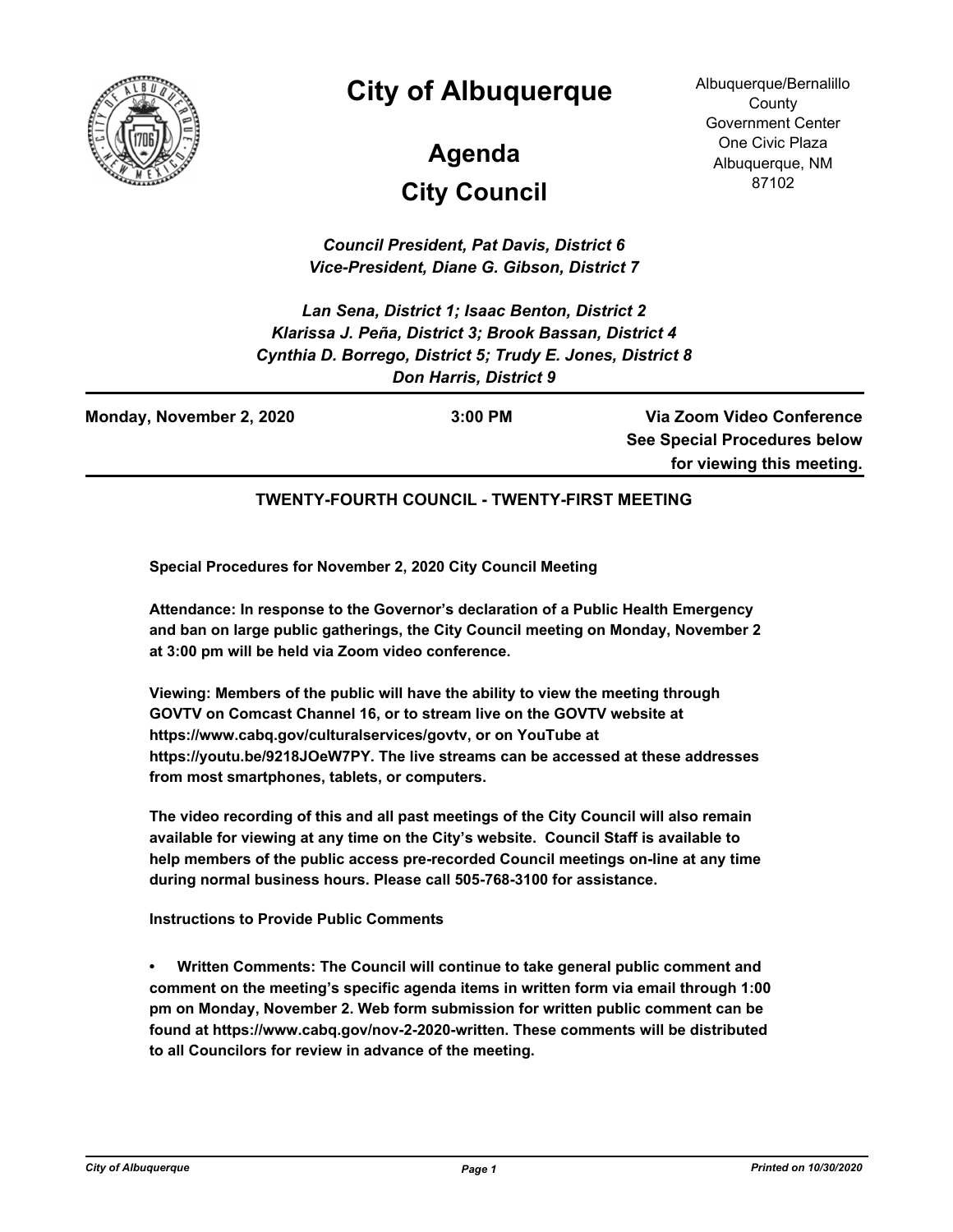**• Virtual, Live Comments: The Council will take general public comment on any topic, including agenda items, from up to a maximum of 20 people, on a first-come first-serve basis. To provide real time verbal public comment over Zoom, participants must sign up for public comment by 1:00 p.m. on Monday, November 2. The sign-up sheet can be accessed at this link: https://www.cabq.gov/nov-2-2020-live.**

 **o Note: Participants must sign up for public comment with the Zoom username or phone number that you will use to enter the Zoom meeting so that you can be identified when accessing the meeting. Persons who do not provide this information will not be allowed into the meeting, but may still view the meeting via the YouTube live link or through GOVTV.**

**• Participants will standby in the Zoom virtual waiting room until the public comment period begins. The Zoom moderator will move all participants who have signed up for comment into the meeting room at that time.** 

**o Access the Zoom waiting room by following this link, entering the room information manually, or by calling in via telephone:** 

 **- https://cabq.zoom.us/j/96254063633?**

**pwd=VVFKUFZ5RGRiZXR2UXRXRHBJa1pndz09** 

 **- Meeting ID: 962 5406 3633 // Password: 159796**

 **- (669) 900-6833 // 96254063633#**

**o Although participants will not be able to view the meeting via Zoom while idle in the waiting room, participants can watch on YouTube live or GOVTV.**

**• Once in the Zoom meeting room, the participants will be unable to unmute themselves or turn on their camera. The Zoom moderator will unmute and enable cameras (if applicable) at the time your name is called for public comment.**

**• If you are also watching on YouTube or GOVTV, please note that the online stream lags approximately 10 seconds behind the Zoom meeting. Please mute or pause the online stream once you are in the Zoom meeting room to avoid feedback between the Zoom meeting room and the online broadcast.**

**• Public comment will be limited to 1 ½ minutes, which starts when you begin speaking. You will be informed when your time has concluded, at which point your microphone will be muted and your camera will be turned off.**

**• Participants will be moved out of the Zoom meeting once your comment period has ended.**

**Public Comment ground rules:**

- **• Each participant has 1 ½ minutes to present.**
- **• Comments are to be addressed to the Councilors only, through the Council President.**
- **• Any disruptive conduct will result in removal from the Zoom meeting room.**

#### **1. ROLL CALL**

#### **2. MOMENT OF SILENCE**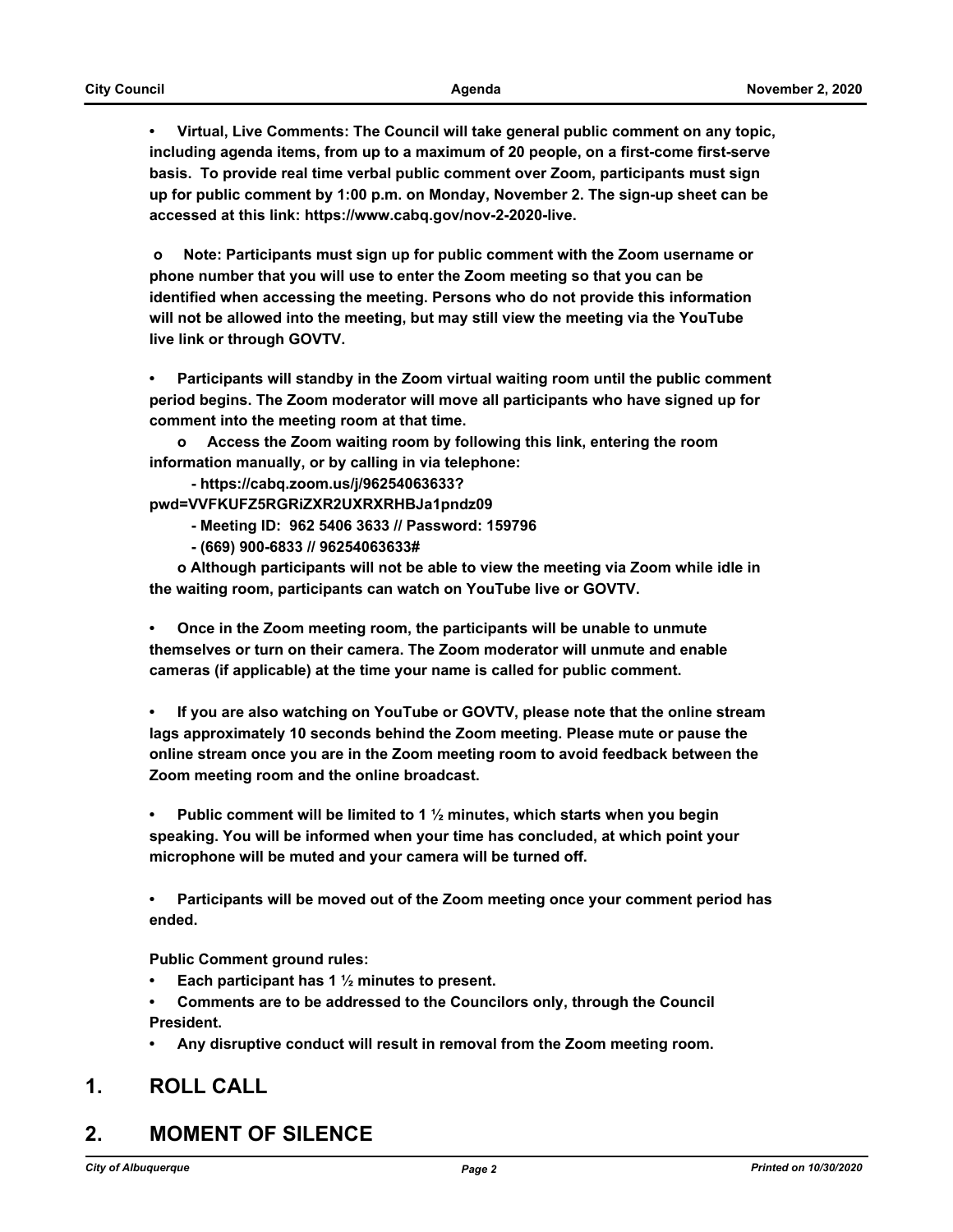**Pledge of Allegiance in English and Spanish and any other language as determined by the Council**

- **3. PROCLAMATIONS & PRESENTATIONS**
- **4. ECONOMIC DEVELOPMENT DISCUSSION**
- **5. ADMINISTRATION QUESTION & ANSWER PERIOD**
- **6. APPROVAL OF JOURNAL**

**October 19, 2020**

**7. COMMUNICATIONS AND INTRODUCTIONS**

#### **8. REPORTS OF COMMITTEES**

**Public Safety Committee - October 27, 2020**

## **9. CONSENT AGENDA: {Items may be removed at the request of any Councilor}**

- **a.** [EC-20-152](http://cabq.legistar.com/gateway.aspx?m=l&id=/matter.aspx?key=12150) Transmitting the Year End Status Report on FY/20 Objectives
- **b.** [EC-20-165](http://cabq.legistar.com/gateway.aspx?m=l&id=/matter.aspx?key=12165) Authorize supplemental agreement for Assertive Community Treatment (ACT) IT services through December 31, 2020 and add \$24,000 to the contract for a total of \$124,000
- **c.** [EC-20-166](http://cabq.legistar.com/gateway.aspx?m=l&id=/matter.aspx?key=12166) Authorize supplemental agreement for Treatment Provider Network (TPN) IT services through December 31, 2020 and add \$24,000 to the contract for a total of \$124,000
- **d.** [EC-20-167](http://cabq.legistar.com/gateway.aspx?m=l&id=/matter.aspx?key=12167) Mayor's Recommendation of Award to CorVel Corporation for "Workers Compensation Cost Containment Service Medical Bill Review"
- **e.** [EC-20-177](http://cabq.legistar.com/gateway.aspx?m=l&id=/matter.aspx?key=12190) Mayor's Appointment of Mr. Lorenzo R. Jim to the Commission on American Indian and Alaska Native Affairs
- **f.** [EC-20-178](http://cabq.legistar.com/gateway.aspx?m=l&id=/matter.aspx?key=12191) Mayor's Re-appointment of Mr. Andrew C. Ortega to the EMS Providers Advisory Committee
- **g.** [EC-20-179](http://cabq.legistar.com/gateway.aspx?m=l&id=/matter.aspx?key=12192) Mayor's Appointment of Ms. Regina E. Mead to the Para Transit Advisory Board
- **h.** [EC-20-180](http://cabq.legistar.com/gateway.aspx?m=l&id=/matter.aspx?key=12193) Mayor's Appointment of Mr. Shawn M. Maden to the Affordable Housing **Committee**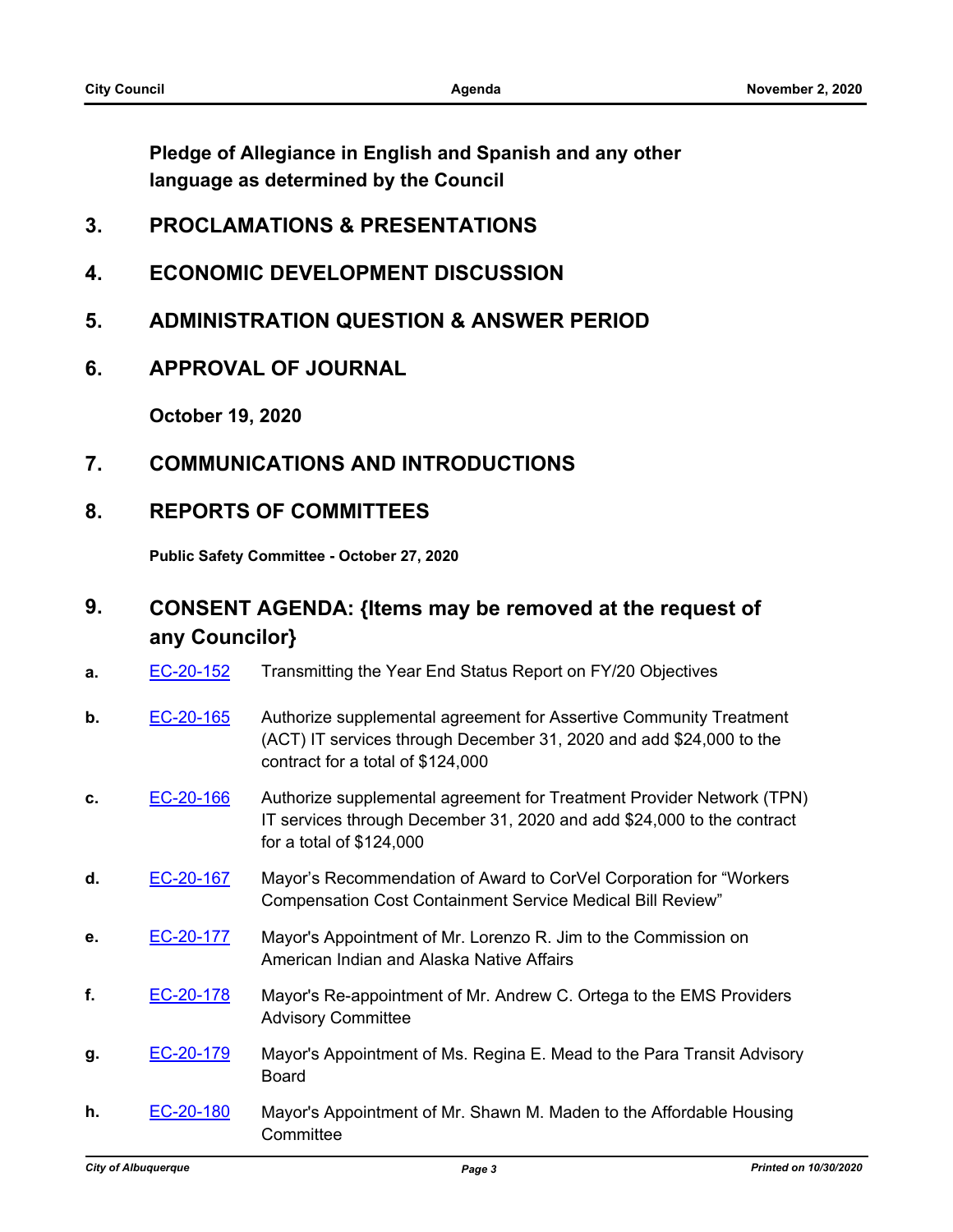| i.  | EC-20-181 | Mayors Re-appointment of Dr. Ian Medoro to the EMS Medical Control<br><b>Board</b>                                                                                                         |
|-----|-----------|--------------------------------------------------------------------------------------------------------------------------------------------------------------------------------------------|
| j.  | EC-20-182 | Mayor's Appointment of Ms. Wendy Santiesteban to the ABQ Volunteers<br><b>Advisory Board</b>                                                                                               |
| k.  | EC-20-183 | Mayor's Recommendation of Lee Engineering, LLC for Traffic Engineering<br>On-Call for NTMP Traffic Calming Program                                                                         |
| I.  | EC-20-184 | Mayor's Recommendation of Consensus Planning, Groundwork Studio,<br>and Sites Southwest for City Wide On-Call Landscape Architectural<br>Design for the Department of Parks and Recreation |
|     |           | [Withdrawn by Administration - Duplicate of EC-20-143 Approved 9-21-20]                                                                                                                    |
| m.  | EC-20-186 | Mayor's Appointment of Mr. Reese L. Carson to the Municipal Golf<br><b>Advisory Board</b>                                                                                                  |
| n.  | EC-20-187 | Mayor's Appointment of Ms. Kim Benally to the Commission on American<br>Indian and Alaska Native Affairs                                                                                   |
| О.  | EC-20-188 | Mayor's Re-appointment of Ms. Mona Ghattas to the Albuquerque<br><b>Development Commission</b>                                                                                             |
| p.  | EC-20-190 | Mayor's Recommendation of Award to RK Venture for "Regenerating Rt.<br>66 Marketing Program"                                                                                               |
| *q. | EC-20-191 | Supplemental to EC-19-486 "Mayor's Recommendation of Award for<br><b>Personnel Hearing Officers"</b>                                                                                       |
| r.  | OC-20-10  | Appointment of Mr. Wilton Rogers III to the Accountability in Government<br><b>Oversight Committee</b>                                                                                     |
|     |           | [Withdrawn]                                                                                                                                                                                |
| s.  | R-20-105  | Amending The Adopted Capital Implementation Program Of The City Of<br>Albuquerque By Supplementing Current Appropriations (Gibson)                                                         |

## **10. GENERAL PUBLIC COMMENTS**

**Please refer to the statement "Special Procedures for November 2, 2020 City Council Meeting" at the beginning of the Council Agenda.**

## **11. ANNOUNCEMENTS**

**12. PUBLIC HEARINGS: {Appeals, SAD Protest Hearings}**

## **13. APPROVALS: {Contracts, Agreements, and Appointments}**

**a. [EC-20-144](http://cabq.legistar.com/gateway.aspx?m=l&id=/matter.aspx?key=12127)** Mayor's Recommendation of Award to the New Mexico BioPark Society for "BioPark Admissions"